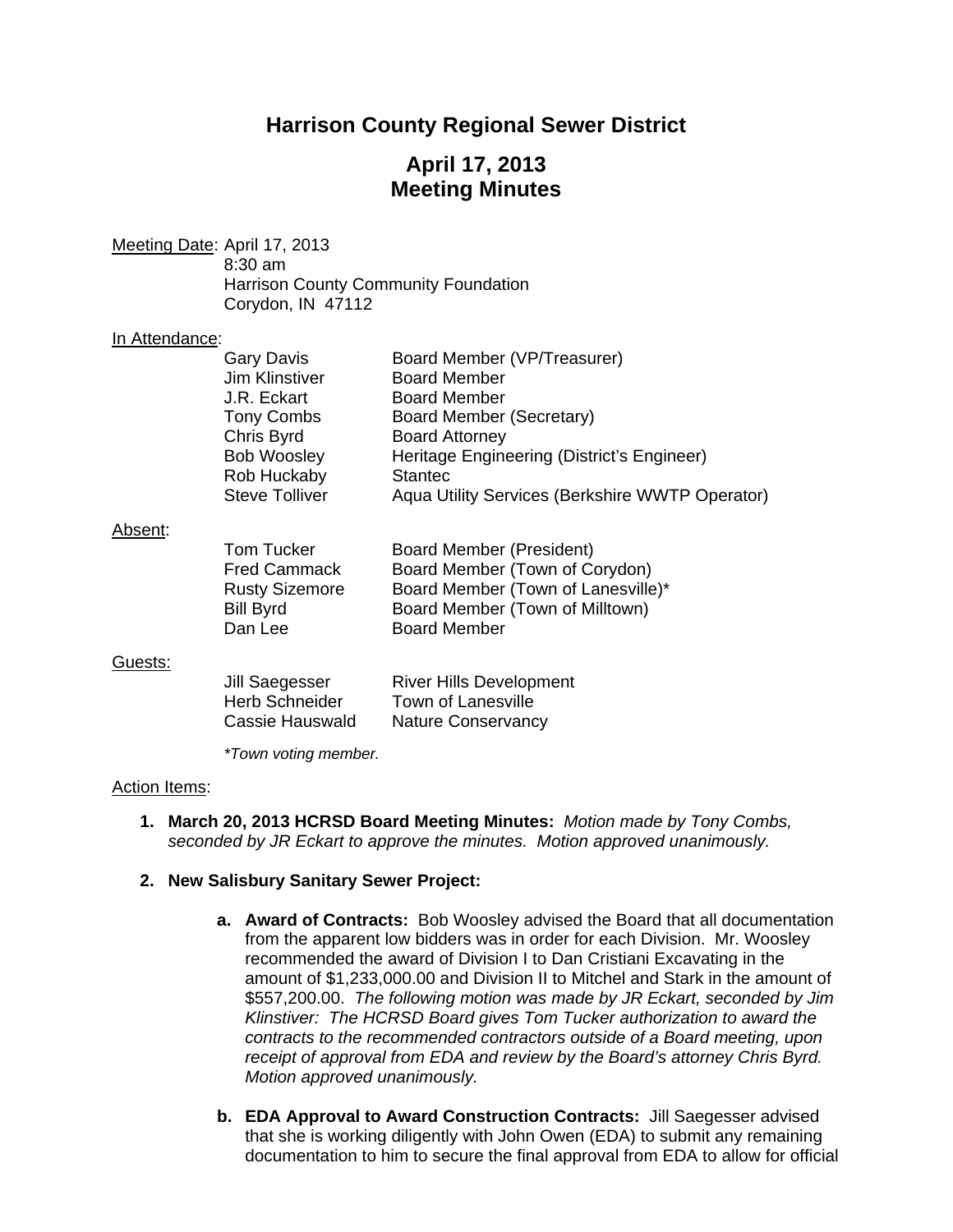HCRSD Mtg Minutes April 17, 2013 Page 2 of 4

> award of the construction contracts. Bob Woosley reported that as of this week all remaining permits (IDEM and Railroad) have been secured. It is anticipated that EDA approval will be granted before the Board's next regularly scheduled meeting.

**3. Berkshire WWTP Operations Report (March):** Steve Tolliver presented the March 2013 Operations Report and reported the following: 1.) The plant remains in compliance and there were no issues to report. 2.) A few rain events resulted in a maximum daily peak flow of 41,000 gpd. 3.) One load of sludge was removed and hauled during the month. *Motion made by J.R. Eckart, seconded by Jim Klinstiver to approve the March Operations Report. Motion approved unanimously.* 

## **4. Stormwater Demonstration Project:**

- **a. Lanesville School Campus:** Rob Huckaby reported the Contractor is still working on updating shop drawings to include the new stormwater quality unit. Mr. Huckaby is frustrated that this effort is dragging along and taking far too much time. Rob has met and discussed the details of the unit with the Contractor and manufacturer of the unit and stressed the importance of having an "Access Point" that is easy to utilize for grab samples in the future. Upon final submittal of the revisions Rob will distribute the information to the subcommittee for review and final approval.
	- **i. Construction schedule:** Construction is still slated for the first full week in June.
	- **ii. School Board Meeting:**Rob met with the School Board at their meeting on April  $16<sup>th</sup>$  to provide a project update. The School Board was very receptive to the educational component of the project and will work with their teachers to develop this into their curriculum.
- **b. Corydon School Campus:** No update provided.

## **5. Lanesville Interchange Sewer Project:**

- **a. Design Update:**
	- **i. District Portion:** Bob Woosley informed the Board that survey work has been completed and he is now in the process of preparing easement plats.
	- **ii. Town Portion:** Herb Schneider reported that the Town has received approval from all impacted property owners to allow the Town to begin survey work across their properties. Survey work is now underway.

## **6. Treasurer's Report:**

- **a.** *A motion was made by JR Eckart, seconded by Jim Klinstiver to approve the March Treasurer's report. Motion approved unanimously*.
- **b.** *A motion was made by J.R. Eckart, seconded by Jim Klinstiver to approve the following invoice payments, motion approved unanimously.*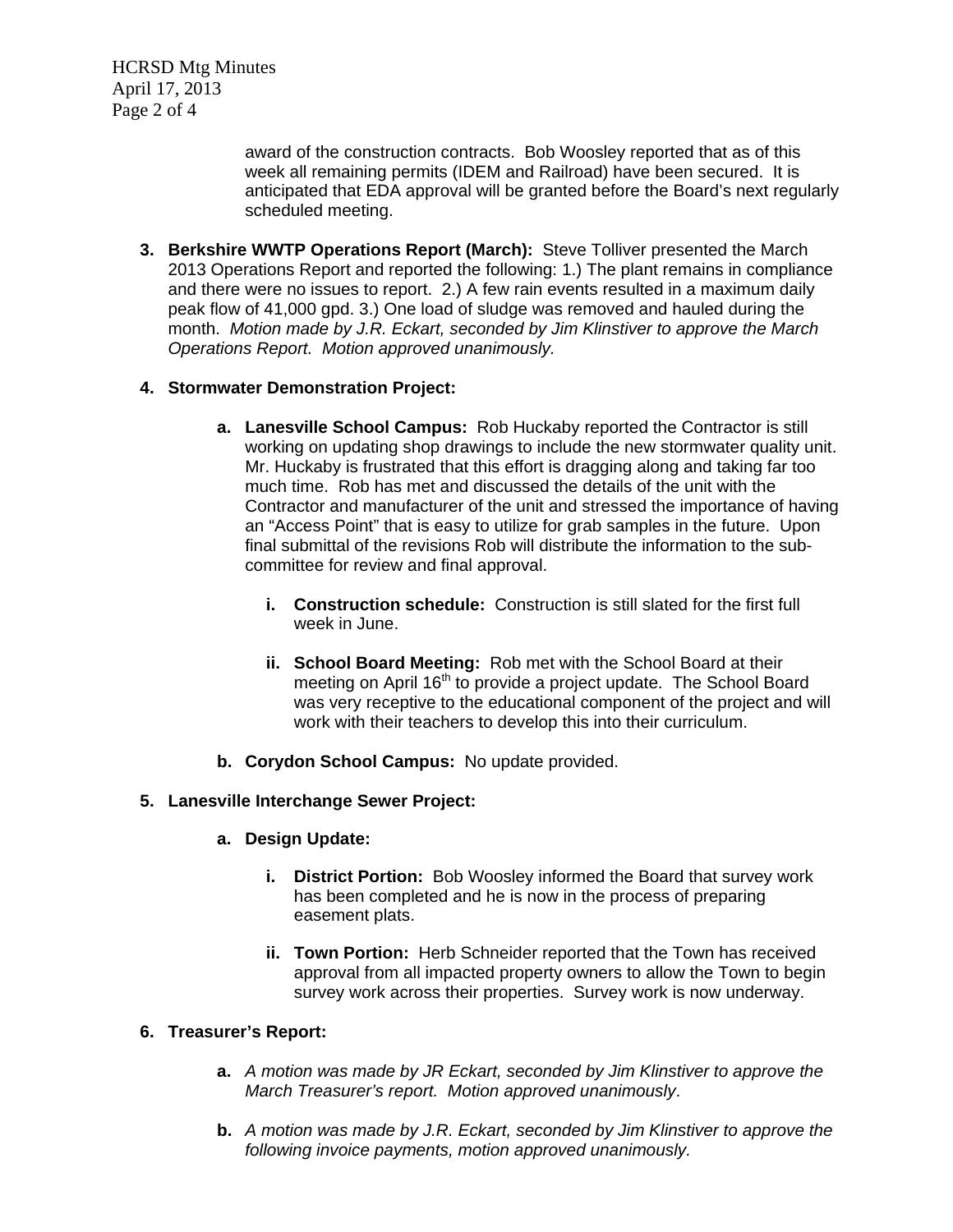HCRSD Mtg Minutes April 17, 2013 Page 3 of 4

- **i.** Town of Corvdon March sewer bills **65,826.46 ii.** Harrison REMC – WWTP electric service  $$982.27$ **iii.** Aqua Utility Services – April WWTP Operation/Sludge \$3,408.60 **iv.** Aqua Utility Services – Auto Dialer & Materials \$353.30 **v.** Heritage Engineering – Reimbursable expense \$5,798.13\* *\*Paid via the District's Grant Account.*
- **c.** *A motion was made by JR Eckart, seconded by Jim Klinstiver to approve the following invoice from the District's General Operation's Account, motion approved unanimously.* 
	- **i.** Heritage Engineering Mgmt Support \$1,755.00

## **7. Other Items:**

- **a. North Harrison Schools:** Bob Woosley distributed a copy of a schematic plan showing a potential route for a proposed 4" force main following the right of way of SR 64 to serve the school campus. A recommended budget of \$450,000 was suggested for this project. JR Eckart suggested that consideration also be given to an alignment that follows Old SR 64 and/or the Railroad right of way. A copy of this map and information was shared with Jill Saegesser in hopes that possible grant dollars may be secured to fund this project. This project would allow for the elimination of the school's on-site WWTP to be removed from service.
- **b. Septic Maintenance Flyer:** Cassie Hauswald presented to the Board a revised flyer they are planning to distribute in the coming months to approximately 7,200 properties served by the Ramsey Water system. The last flyer sent out received a positive reception. Modifications have been made to the flyer based on comments received from the initial mailing last year. Cassie asked that the Board review the flyer and recommend any changes they see are needed. Two changes immediately mentioned were: 1) Add a phone number as a point of contact for those who have questions and 2) The District's logo is small and hard to read and needs to be revised (Bob Woosley will provide Cassie with a better logo to utilize.). The Health Department absorbed the cost of the initial mailing last year. Cassie made a request to the Board to see if there was a possibility the District could pay for the cost of the postage on this mailing. The cost of the postage is \$320. A brief discussion was held and all agreed that this type of effort falls directly in line with the Mission Statement of the District. Public education and outreach are vitally important. *A motion was made by JR Eckart, seconded by Jim Klinstiver to allow the District to provide funding of \$320 to the Nature Conservancy to pay for the postage of the Septic Maintenance Flyer. Motion passed unanimously.*

## Next Meeting:

Regular Board Meeting: **Wed. May 15, 2013 at 8:30 am** @ Harrison County Community Foundation Building.

Minutes prepared by: Heritage Engineering

# **End of Minutes**